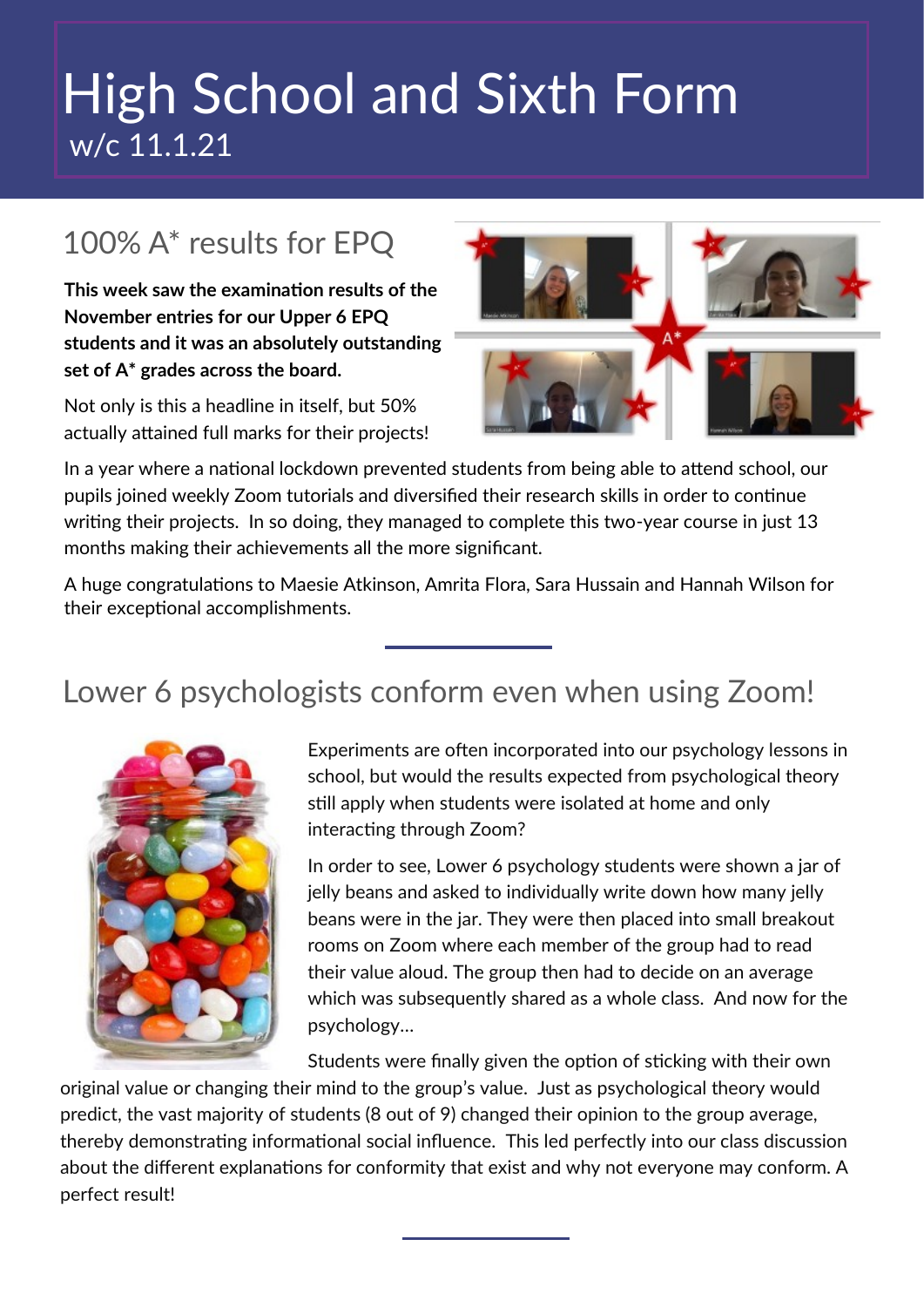# High School and Sixth Form w/c 11.1.21

#### Upper 3 brain training art



Upper 3 have been looking at how the brain influences how we draw. We have focussed on a range of activities that help to train the way we use our brain to improve our art.

Pupils completed a variety of tasks including continuous line drawing, blind contour drawing and upside down drawing in their first art lockdown lesson.

Examples of work include some upside down drawings of Picasso's 'Stravinsky' which involved pupils observing the image upside down and analysing the image as a series of lines and shapes.

Some impressive artwork from Upper 3...well done!

### A Level Business Studies - Internationalisation

Upper 6 A Level Business Studies pupils have been looking at internationalisation, specifically Bartlett and Ghoshal's model of international strategic development as shown below.

The girls watched a number of news reports about the global strategies pursued by various companies then analysed the reasons behind the strategies and their likely success.

[Click here](https://www.gatewaysschool.co.uk/wp-content/uploads/2021/01/Harriet-Green-International-strategic-analysis.pdf) to view Harriet Green's work.

#### **Strategic Options for Multi-National Corporations** Christopher Bartlett & Sumantra Ghosha Pressure for<br>Local Responsiveness Transnational Global | 동 Pressure for<br>Global Integration **NO** Internationa Multi-domestic Low High